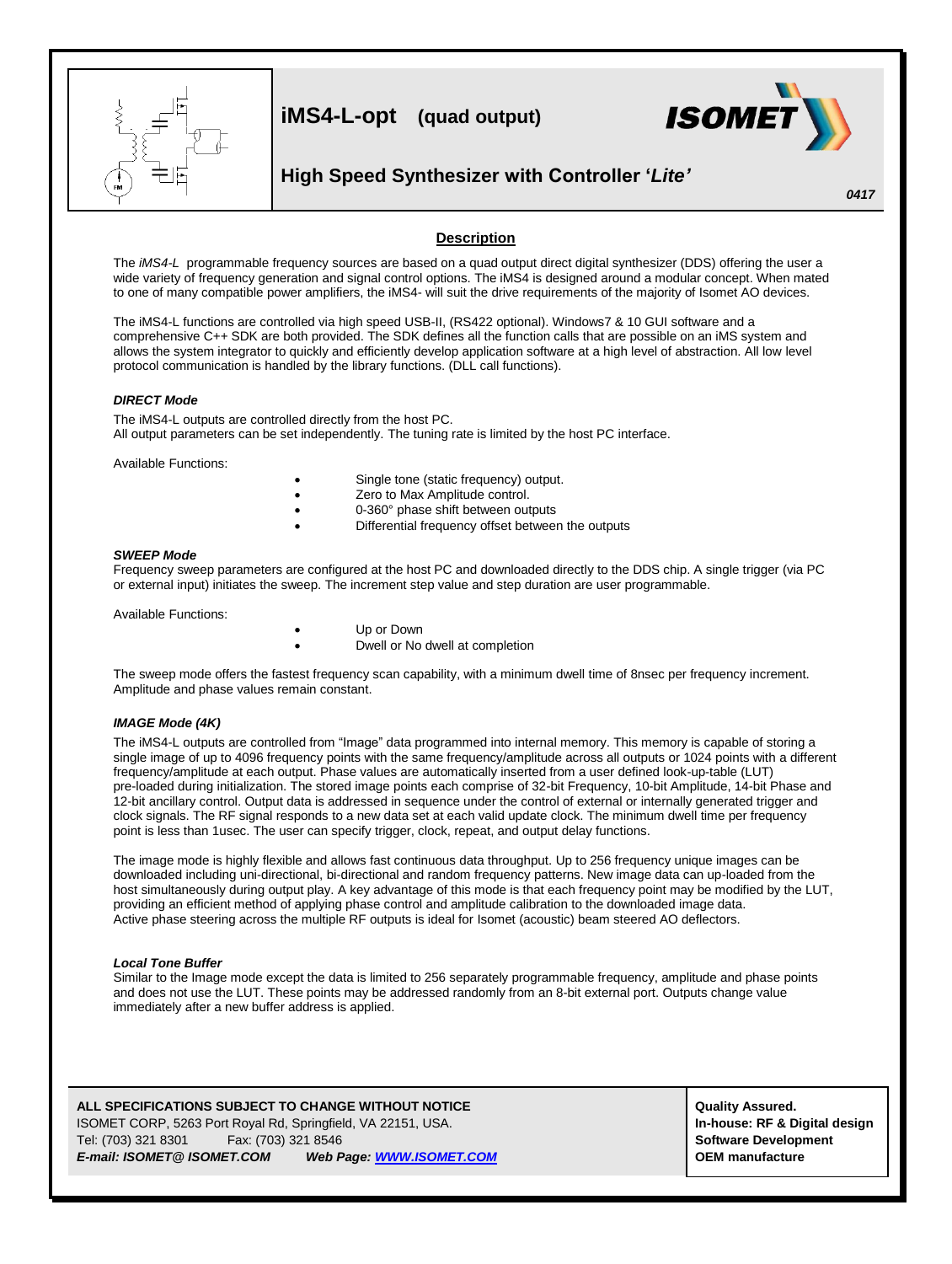

**iMS4-L-opt (quad output)**



*0417*

# **High Speed Synthesizer with Controller '***Lite'*

|                                                                          | <b>Specification</b>                                                                                         |
|--------------------------------------------------------------------------|--------------------------------------------------------------------------------------------------------------|
| Maximum Frequency Bandwidth (full range):                                | <20 - 200 MHz                                                                                                |
| Outputs:                                                                 | Quad independent outputs, phase continuous                                                                   |
| Maximum frequency resolution:                                            | 32 bit                                                                                                       |
| Frequency settling (Image mode) :<br>Max. output rate (Image mode):      | $<$ 40 $n$ sec<br>1.2MHz (800nsec minimum dwell per image point)                                             |
|                                                                          |                                                                                                              |
| Frequency stability (internal reference clock):                          | $+/- 25$ ppm                                                                                                 |
| Phase control:                                                           | +/- 180 deg differential between outputs                                                                     |
| Maximum Output Power per output:                                         | > 0dBm typical. (1mW) at 80MHz                                                                               |
| Output power flatness:                                                   | < +/- 1dB per octave, with no amplitude programming                                                          |
| Harmonics:                                                               | $>25$ d $Bc$                                                                                                 |
| RF On: Off contrast ratio                                                | $>40$ d $Bc$                                                                                                 |
| Max power adjustment range:                                              | 10dB via digital potentiometer                                                                               |
| Amplitude resolution (Image mode data):                                  | 10 bit (zero to max power)                                                                                   |
| Amplitude modulation, external input(s) *:                               | 0-5V (zero to max power)                                                                                     |
| * Available configurations                                               | One input per channel, Override, Disable                                                                     |
| DC Supply:                                                               | +24V nominal $@$ 1A, (Input voltage range +15V to +30V)                                                      |
| Communications:                                                          | USB II, (Option: RS422).                                                                                     |
| External Clock, Trigger Inputs:                                          | 5V tolerant LVTTL compatible. SMA connectors                                                                 |
| Memory capacity:                                                         | 4096 frequency data points, single 'Image'                                                                   |
| Auxiliary I/O features                                                   | Up to 16 analog and 16 digital I/O signals offering a variety of<br>programmable test and control options    |
| Digital GPIO:                                                            | 5V opto-isolated.                                                                                            |
| <b>Optional Features</b>                                                 | Option:<br>-opt                                                                                              |
| USB serial (included as standard)                                        |                                                                                                              |
| RS422 serial interface                                                   | -R                                                                                                           |
| <b>Associated models</b>                                                 |                                                                                                              |
| Controller 'Pro' model, 512Mbyte memory                                  | see separate data sheet, iMS4-P                                                                              |
| Frequency doubled output, 150-400MHz:<br><b>Power Amplifier Modules:</b> | see separate data sheet, iMS4-L-Fx2, iMS4-P-Fx2<br>see separate data sheets, iMPAxxx-4, 500C series & others |
|                                                                          |                                                                                                              |

## ALL SPECIFICATIONS SUBJECT TO CHANGE WITHOUT NOTICE **ALL SPECIFICATIONS** Subject to CHANGE WITHOUT NOTICE

ISOMET CORP, 5263 Port Royal Rd, Springfield, VA 22151, USA. **In-house: RF & Digital design** Tel: (703) 321 8301 Fax: (703) 321 8546 **Software Development** *E-mail: ISOMET@ ISOMET.COM Web Page[: WWW.ISOMET.COM](http://www.isomet.com/)* **OEM manufacture**